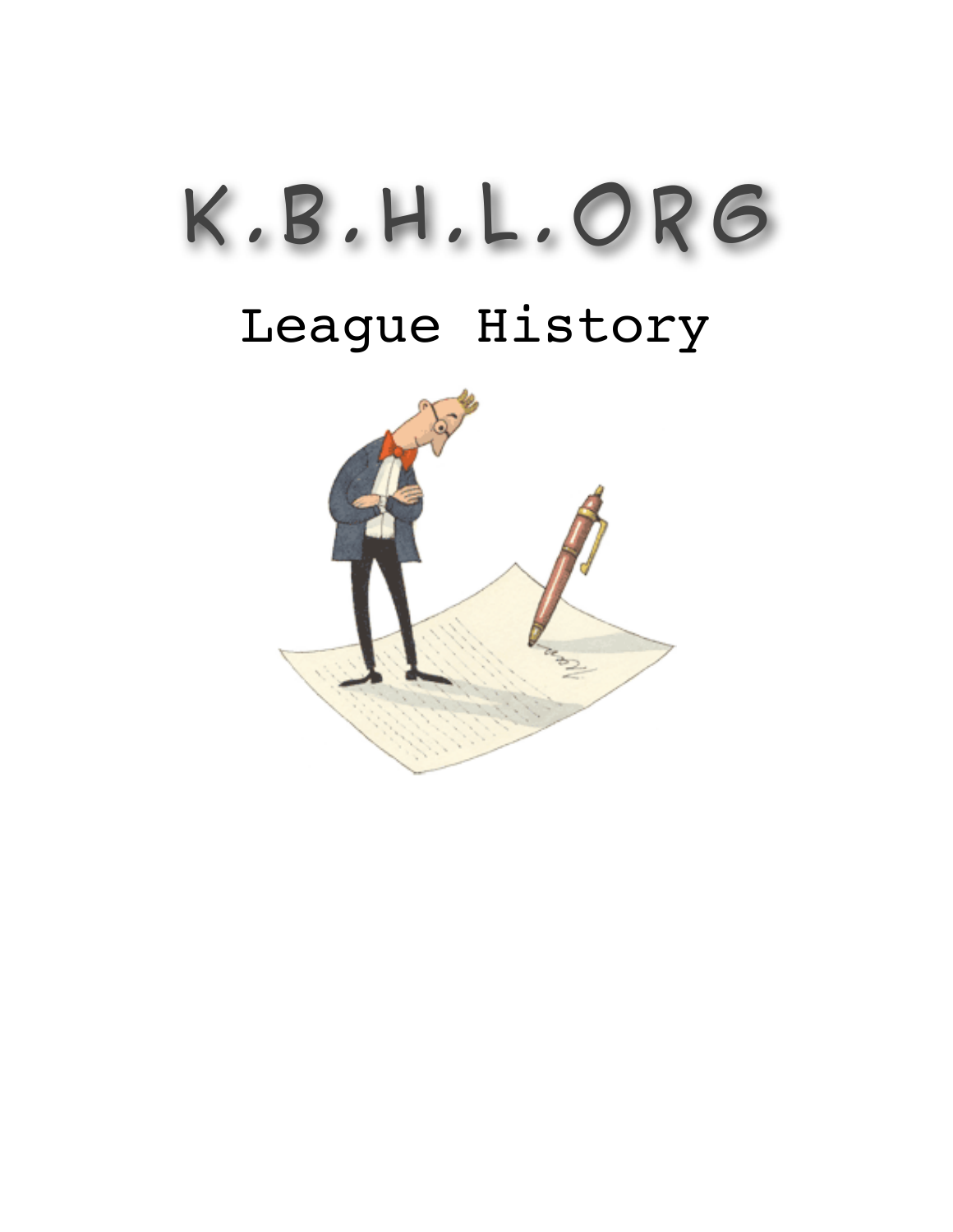From 1970-71 to 1995-96... that's a quarter of a century of recreational, church-oriented hockey... IT'S THE KAWARTHA FELLOWSHIP BAPTIST HOCKEY LEAGUE'S 25TH AN-NIVERSARY!

The seed-thoughts were sown the previous winter, when a few exhibition games involving guys from the Cannington, Fenelon Falls, and Little Britain Churches.

In late October on 1970, Ed Barkey and Roy Good representing a team ready to play from Cannington Baptist Church...

Pastor Goodhand and Jim Jackett on behalf of a line-up from Fenelon Falls Baptist Church..

and Lloyd Graves and Art Barkey of Lindsay's William street Baptist Church squad, met to formulate a few playing rules and a schedule for the coming winter.

On that occasion it was spelled out what the 3-fold aim of the league would be: 1. To provide another vehicle for evangelism 2. To open doors for church-going fellows, teens and men who have no opportunity to play organized hockey. 3. To present an alternative to Sunday hockey!

The initial schedule featured a double home on home format

And on Nov 17 the opening game of the season saw Fenelon host Lindsay. Newlyappointed Referee-in-Chief, the late Carl Sornberger, officiated. The score was 2-2.

Greg Mckenzie of Lindsay won the scoring hours with 9 goals. That first campaign saw games comparatively free of penalties, with the bulk of skaters having either no minutes in the sin-bin, or a paltry two minutes to pay for their misdemeanors.

Cannington were the first champions. They actually tied in points with Lindsay, but the rule-ofthumb is that the team with more goals in that situation is given the nod. At a rather informal banquet that spring they were presented with a trophy donated by Sider Jewelers of Fenelon Falls.

Jim Connelly, then a candidate for missionary service, and a former member of the Allan Cup Champion Chatham Maroons, and a member of Canada's 1960 Olympic team was the guest speaker for the occasion.

Even though it was agreed that it was a successful first season, the league nearly expired before the commencement of the proposed second year. Cannington decided not to enter a team, and Little Britain, while interested, could not come up with a full compliment of players.

But the plans were salvaged, when a few from those two churches, plus the overflow of the Lindsay squad, joined together to form the "Combines".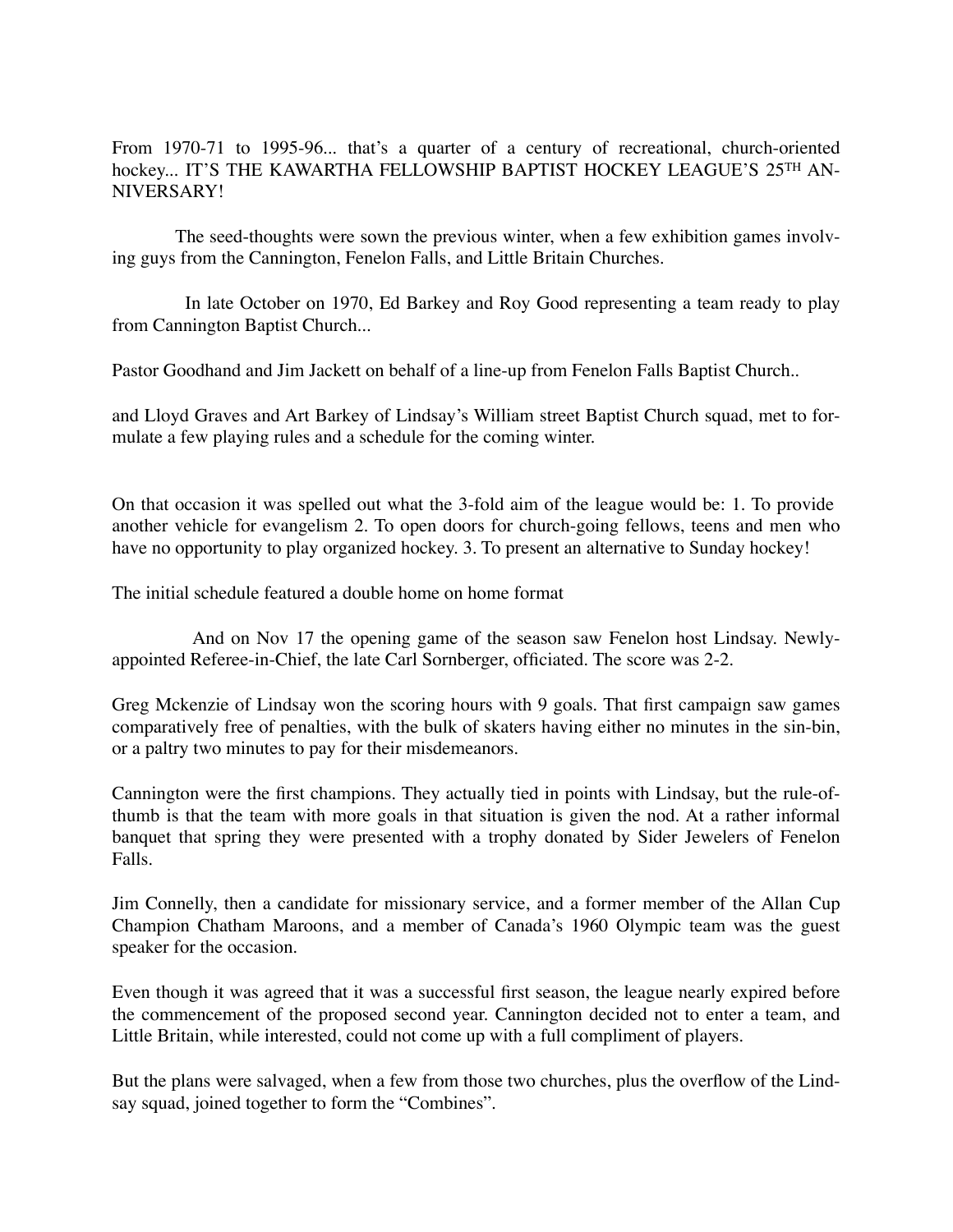Both this team, and the Lindsay contingent made the old Oakwood rink their home ice. Built in 1920, it was one of the first enclosed arenas in the area. The ice surface was small, and the lights hanging from the lowly-strung rafters often seemed to be targets for shots higher than the skaters heads.

The remainder of the matches were staged in the comparatively-modern Fenelon Falls facility. They DID find an advantage or two since the arena manager was the netminder that winter.

The guys from the cataract village captured the Sider trophy with double the points of their nearest rivals, again based on the season standings, with no play-offs. Team member Freddie Jones topped all scorers with 24 goals in 8 games, with no minutes in penalties.

Maintaining the organization during that uncertain period paid off. Because when the 1972-73 schedule was struck, Cannington was back in full force; their arena, and Fenelon Falls, provided the necessary ice time for the league. This 2-rink format carried on for several seasons.

Little Britain now boasted a full roster.

...and Port Perry led by the Payne brothers, and a future brother in law, Mark Scott, iced a competitive sextet!

This time Lindsay, now Fairview Baptist, sporting their Boston Bruin replica jerseys, weren't taking any chances of tying anyone in the standings, winning every contest rather handily. It didn't hurt that Greg McKenzie again was in full stride, bulging the twine 31 times in only 7 games.

Strangely enough, even after their banner year they didn't compete in 1973-74! SO, was Little Britain's year. Only their 2<sup>nd</sup> season in the loop, everything clicked just right, and they lost only 2 games. Gord Archer and Ron Gilson tied for the scoring lead with 14 goals each, and Ron became the first to have his name engraved on the new trophy recognizing the scoring champ.

For the first time an "All Star" game was scheduled following the regular schedule, with Champion Little Britain taking on the best of the other 3 line-ups. The team reps voted on those choices.

During the off-season something happened which would affect the KFBHL for the next 21 years! The Michel family began attending the Baptist church in Port Perry, and joined the Black and Gold for the first time. Rob tended the net expertly,...the defense was tightened with Ed and Harry guarding the blue line, and John and Bert knew how to put the puck in the net.

As well as winning the scoring crown, John became the first recipient of the Most Gentlemanly-Player Award. He had 17 tallies and no penalty minutes.

Brother Rob won the goalie trophy with a stingy 2.0 goals against average..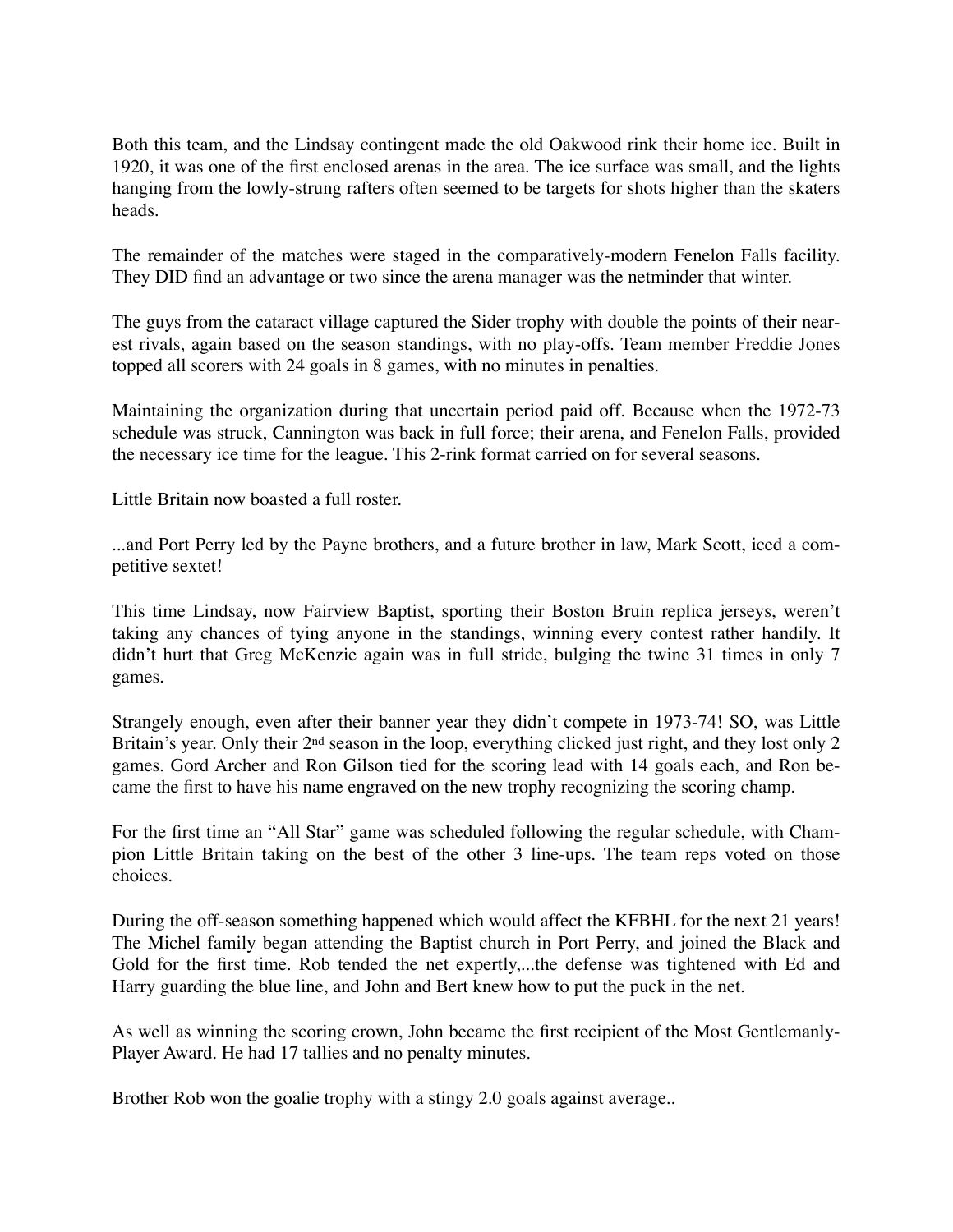These honours were presented at an awards banquet, which by now had become an established part of the leagues format.

Incidently, they ended up in first place, and took home the recently redesigned Sider Trophy, the handiwork of Chris MacAleese.

Chris also fashioned the new designs of the rest of the individual player awards!

Over the years various formats were tried regarding officiating the games. At first players from the home team were responsible, and from time to time OMHA referees were engaged. Then players not active on a given night were handling the whistle-tooting duties. Occasionally things got really desperate.

In the late 70's Chris MacAleese was made referee in chief, and he and Pastor Goodhand looked after most of the games.

But neutral, trained officials proved to be the best, and that remains the approach even to this day!

The same 5 teams, Cannington, Fenelon Falls, Lindsay, Little Britain, and Port Perry took to the ice for the 6<sup>th</sup> campaign with the Lake Scugog gang having an even more successful regular season.

But this was the first year for play-offs, and Lindsay surprised regular seasons victors with their 2nd crown in 4 years.!

A new trophy for the League's Best Defenseman, donated by the Mabley family, in memory of the untimely death of the daughter, Laurie Ann, was awarded to Lindsay's Ron Eastman.

But Port Perry owned the rest of the decade, winning 4 titles in a row. Strengthened by a scoring whiz, Dave Harris, they ended each season on top, and breezed through the play-offs as well.

But all was not predictable! Cannington withdrew from competition for several seasons... and Peterborough, with a new athletic young pastor, David Payne joined the on -ice fellowship in 1977-78.

Not a few will remember when big Ian Armstrong pulled on the white and red sweater. Seeing him coming toward you on the ice was like being met by a one-man herd of buffalo. It was a good thing he had a gentle spirit.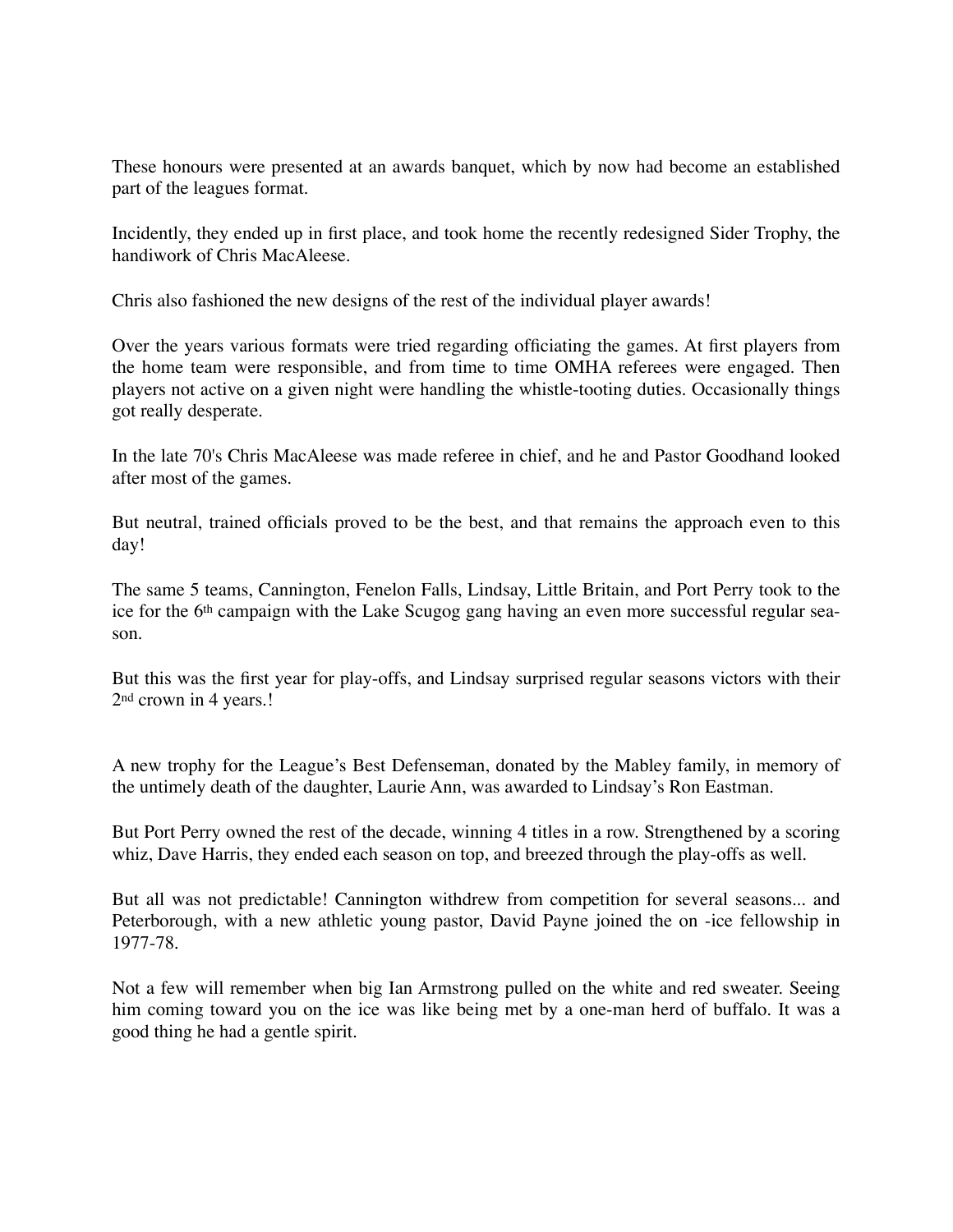That same year Little Britain and Lindsay joined forces for the second version of the "Combines". Like their predecessors, they found themselves looking up... to the rest in the standing! In 1980-81 Fairview was back in place, but no one represented the Sports Capital of the Kawarthas.

The 80's began with a first... one church with 2 teams. With their congregation growing, Port Perry divided their talent into the Juniors and Seniors, with the latter donning the colours of the Chicago Black Hawks. But the old black and gold still held the victory magic for 2 more years.

Lindsay became the next KFBHL dynasty, winning it all for 3 seasons in a row. With Dave Harris switching uniforms, and former pro Dusty Papke (Papkey) wearing the big "C" on his sweater, they overpowered even Port's strong rosters.

After 16 years of unbroken representation Fenelon dropped out of the circuit. But a more serious concern had developed. The long-lasting fraternity once more stood on shaky ground. This time it was not related to man-power, but to "won't power"! Play began to get chippy...

Then downright over-competitive. The Kawartha Association of Fellowship Churches took steps by forming a hockey supervising committee and making the League accountable to that body.

In a fast-moving game like hockey it will always be difficult to remove every knee-jerk (or elbow jerk) reaction. Discipline has had to be periodically handed down... but that intervention made an improvement!

But all the damage has not been restricted to the over-exuberance of opposition players. This enthusiastic competitor nearly launched himself right out of his trousers. He forgot his wive's warning: "You rip-eh-dees, you mend-ah-dees!"

In 1985-86 Port Perry made a come-back. At one time they not only had three teams, but between those 3 they made another run of three straight Sider Trophy wins.

Meanwhile Little Britain returned to the scene...

And Cannington re-organized, taking a page out of Port Perry's book. The desire of some guys from Fair Havens Community church to get involved in the Christian league, fostered the formation of two teams. The Gold team accommodated some of the Fair Haven's skaters...

And the Red club was fondly called the "Farmer's Team", because they found it almost impossible to make the early time slot at the arena's due to chore duty around the barn.

In 1990-91 the Golds became strictly the Fair Havens contingent, and had their uniforms altered to fit the change.

Meanwhile that farmers forum had copped the cup two years running.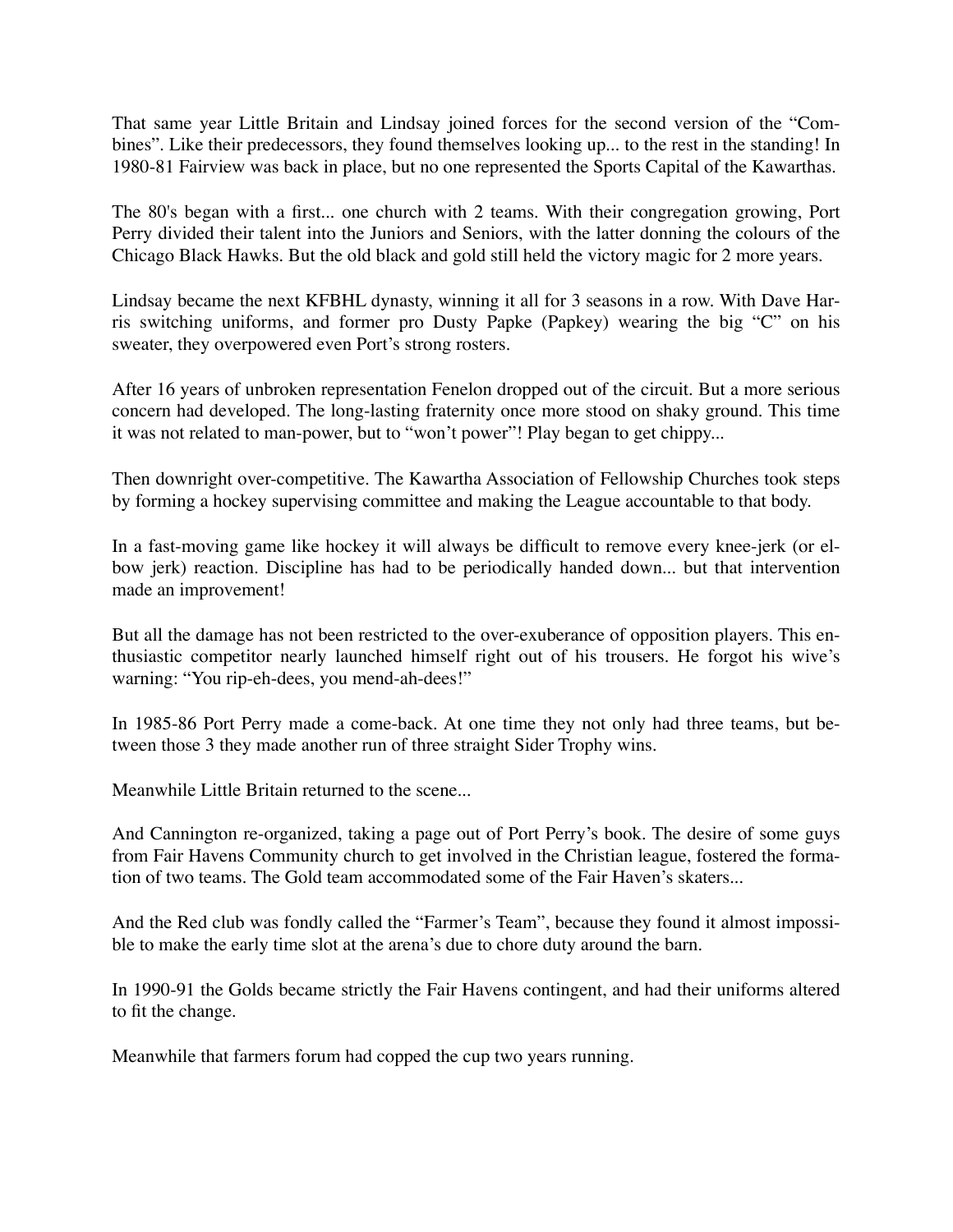Peterborough re-entered the competition in the fall of '91, after a two year sabbatical,... and, much to everyones surprise the gang from the shores of Lake Scugog iced only one lineup that same year.

Lindsay earned the victors honours that winter... and by now the bulk of the trophies were also awarded were given to teams rather then individuals,... another measure to cut down on creeping emphasis on competitiveness!

After an absence of 8 seasons, in 1992-93, the green and gold from Fenelon Falls entered the fray once more, sporting brand new uniforms.

Little Britain followed suit, and Port Perry returned to twin representation once again, with the Red and White teams entering strong line-ups as usual! But with the closure of the Peterborough church, the guys with the Edmonton Oilers jerseys were forced to withdraw.

One after another... first Ports white Squad...

..then the red... they had the honour of standing at center ice when the play-offs were over, to receive the applause which goes along with accepting the Championship trophy! Cannington won the consolation recognition in '93, and Fenelon in '94.

Those flashy Black, Blue and Silver Tampa Bay lightning replica sweaters, worn by Little Britain during their second year back, were missed as the 1994-95 scheduled 6 teams for competition. Port Perry 2 (more easily remembered as the Red Team) out-distanced their nearest rivals by 6 points during the regular season. But as is often the case, in the round robin playoffs that second place squad, Fenelon Falls, squeaked out the best record, winning top honours for the first time in 23 years.

A good-news, bad news scenario, the only individual trophy which is still presented, was won by Goalie Bobby Elliot from the Falls. I turned out to be the last season for him,... only in his early 30's, a chronic heart problem forced him to hang up his pads for good. At least he went out on a winning note, earning the goalie trophy for best average over regular season play.

Another human interest note is worth sounding. Over the years several father-son combinations have graced the rosters of KFBHL teams. First it was Neil and Larry Berry of Little Britains, followed by Fenelon's Pastor Goodhand and Jeff.

Lindsay have had the most such connections: Lloyd and Warren Graves, Don Wilson and his 3 sons: Steve, Mark & Tim: Clarke Zealand with Clarke Jr., Mike, And Matthew, Wayne Wilson with Kirk and Brad; Chuck Rainey and Chris; and Bill & Brian Donnan.

Port Perry has not been far behind with Michel family boasting 4 such combination: John, with Steve & Jonathan; Harry and William, Bert and Nathan, as well as Rob with Jeremy.